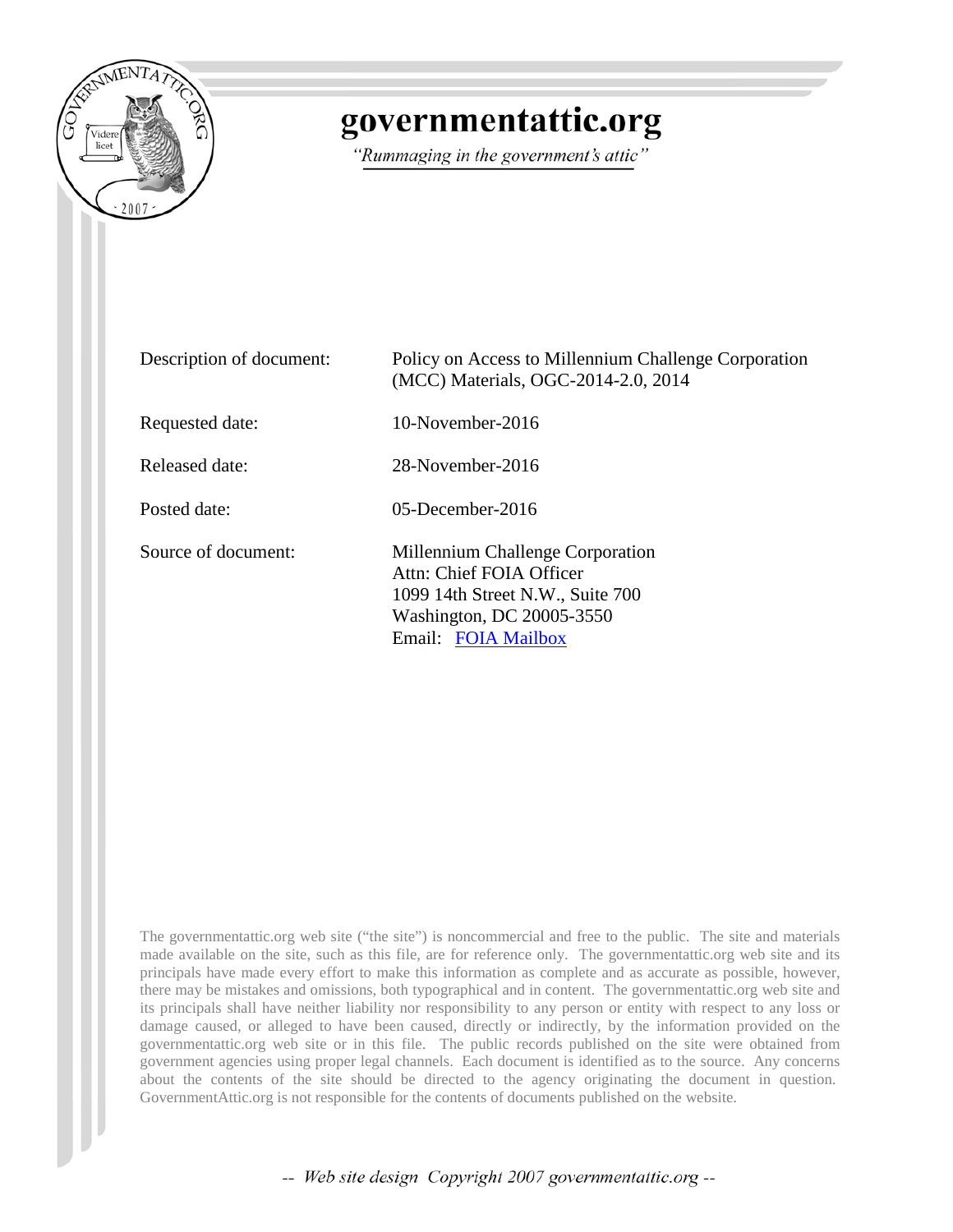From: MCC FOIA <foia@mcc.gov> Sent: Monday, November 28, 2016 1:43 PM Subject: RE: FOIA Request Attachments:OGC-2014-2.0 Policy on Access to MCC Materials and Information (FINAL).pdf; Copy of Revised AppendixA\_summaryclearances .pdf

Flag Status: Flagged

Please be advised that the Millennium Challenge Corporation (MCC) has granted your request for information pursuant to the Freedom of Information Act (FOIA), 5 U.S.C. §552.

We have enclosed The MCC Policy on Access to Information and Materials and its appendix A, which are being released to you in its entirety. If you determine that the response to your FOIA request necessitates an appeal, you must initiate your appeal in writing and it must be electronically transmitted or postmarked by MCC within ninety (90) days after your receipt of this notice. Your appeal must identify the designated reference number (FOIA 17-09) and include a statement that clearly specifies why you believe an error exists. Your appeal shall be sent to the following address:

Millennium Challenge Corporation ATTN: FOIA Appeals Officer 1099 Fourteenth Street, NW, 7th Floor Washington, DC 20005

You may also submit an appeal to MCC's FOIA e-mail address at foia@mcc.gov. If you have any questions please feel free to contact me at foia@mcc.gov.

Thank you.

FOIA Program Officer Acting Chief FOIA Officer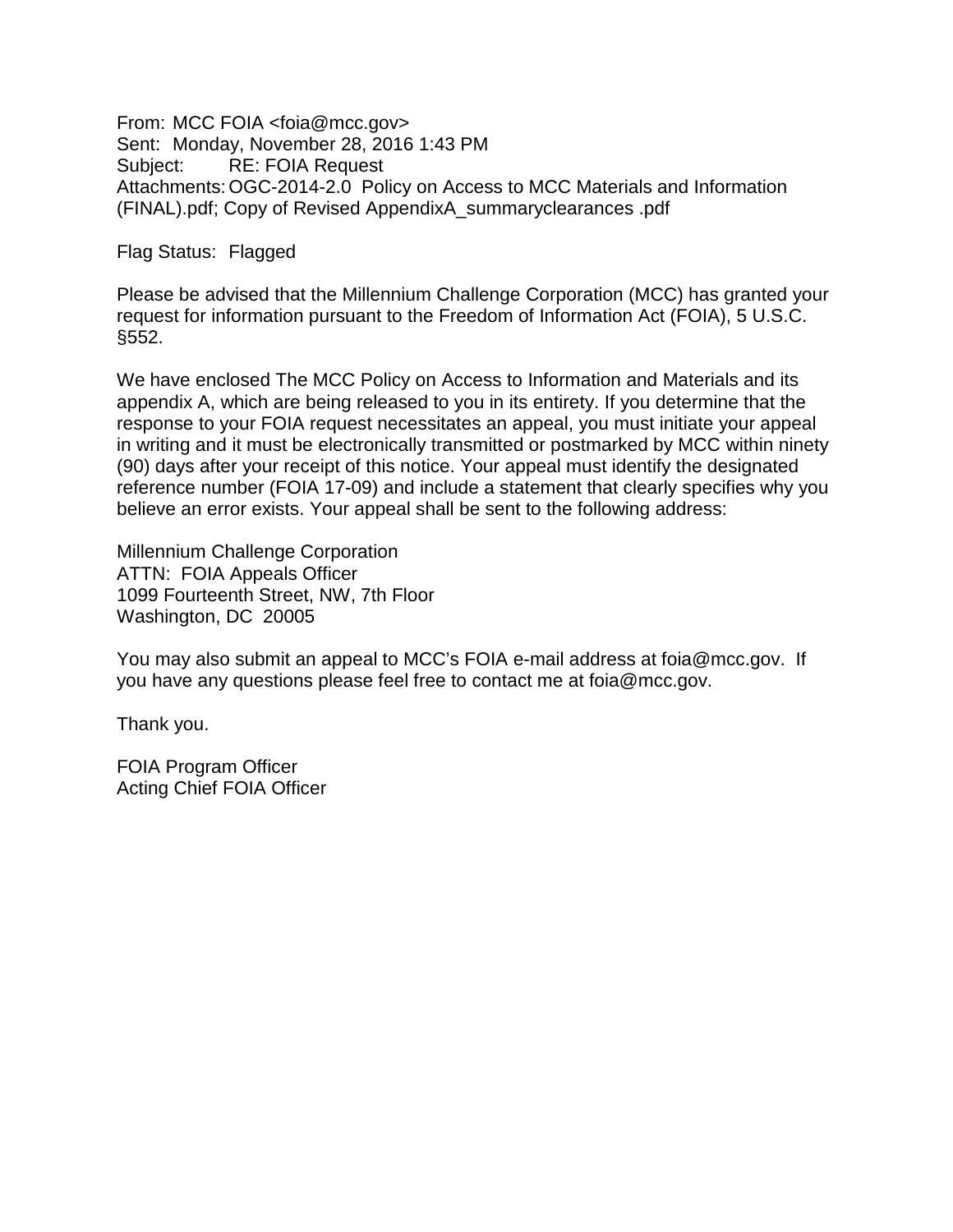# **Policy on Access to MCC Materials**

OGC-2014-2.0 *March 31, 2014*

Submitted by: Office of General Counsel, Policy Owner Millennium Challenge Corporation (MCC) 875 15th Street N.W. Washington, DC 20005

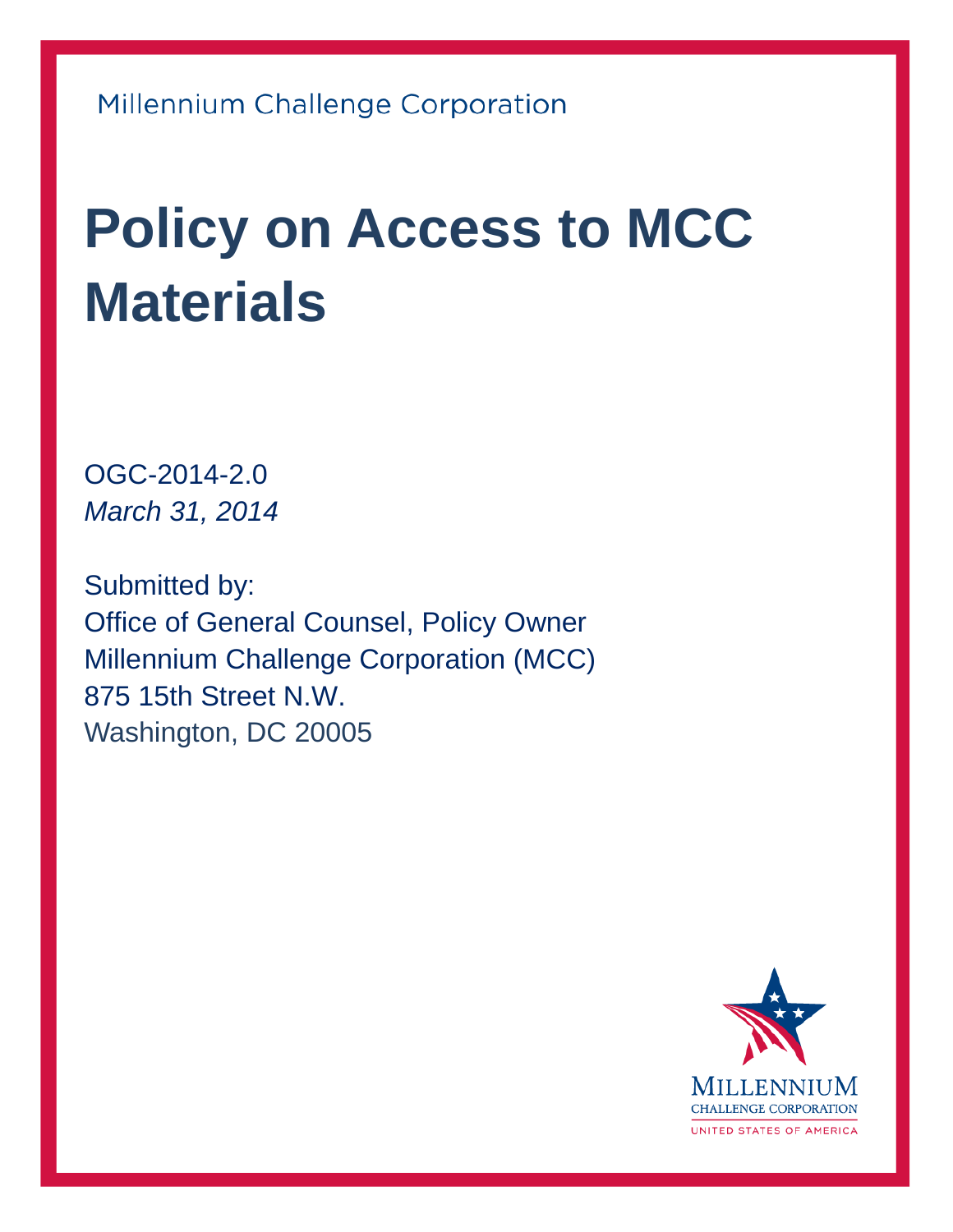Index Number: OGC-2014-2.0





#### POLICY ON ACCESS TO MCC MATERIALS

| <b>ACTION:</b>   | <b>APPROVER:</b>                                | DATE:          |
|------------------|-------------------------------------------------|----------------|
| <b>APPROVAL:</b> | Tom Hohenthaner, Acting VP & General<br>Counsel | March 31, 2014 |

#### **Table of Contents**

**Appendix A: Approval Summary for Disclosure of Materials**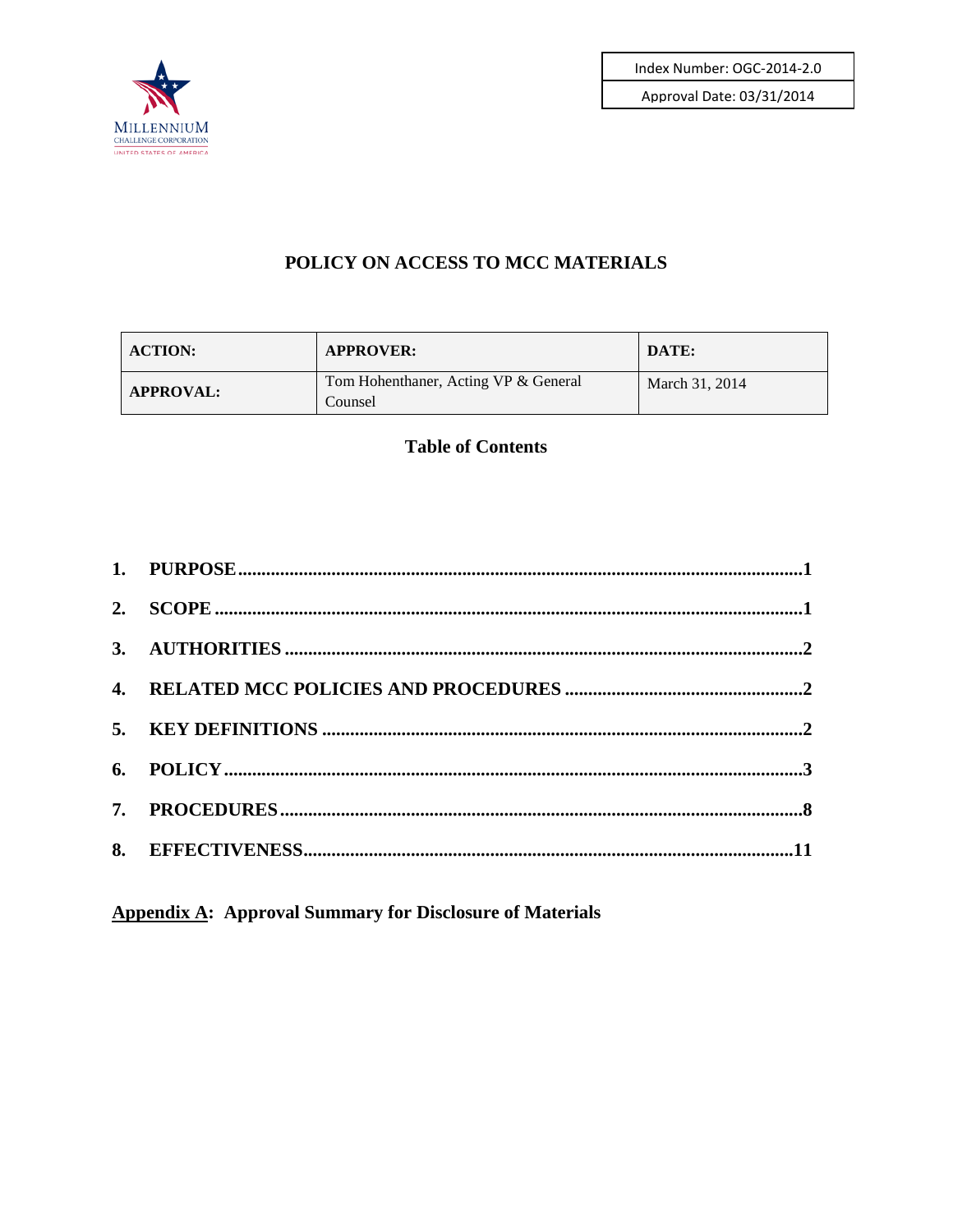

# <span id="page-4-0"></span>**1. PURPOSE**

The Millennium Challenge Corporation (MCC) is committed to transparency in the fulfillment of its mission to reduce poverty through economic growth. Providing appropriate access to MCC materials is critical in order to meet this commitment.

This internal policy is intended to assist MCC staff in making determinations as to whether materials that are not produced primarily for public release should be distributed outside of MCC. The policy outlines the circumstances under which such materials may be distributed, and the procedures for doing so. The policy also describes materials that are sensitive or otherwise restricted and cannot be shared outside of the agency.

This policy supports MCC's commitment to transparency and a presumption in favor of openness by providing staff with clear procedures to facilitate proactive sharing of materials. This policy complements the public statement on MCC's access to information practices that can be found in the Open Government Plan.

# <span id="page-4-1"></span>**2. SCOPE**

This policy applies to materials not originally produced for the purpose of public release that are generated or received by MCC in the course of its official business.

The following issues are <u>outside</u> the scope of this policy:

- Decisions on publishing materials on MCC's public website or another media and directing the general public to these resources. This function is fulfilled by MCC's Open Government Plan, which is developed in accordance with the Open Government Directive issued by the Executive Office of the President on December 8, 2009, as such directive may be revised from time to time.
- Responses to Freedom of Information Act (FOIA) requests. This function is fulfilled by MCC's Regulations for Implementing the Freedom of Information Act (22 CFR Part 1304). This policy cannot expand on or contract those obligations of MCC to release materials that must be released pursuant to FOIA. The policy also cannot expand on the exemptions that permit MCC to withhold the release of certain documents requested by an outside entity. Even though certain categories of documents may be withheld pursuant to a FOIA exemption, MCC may choose to release any of those documents if MCC determines the release is in the best interests of MCC, and will not harm any Federal agency program.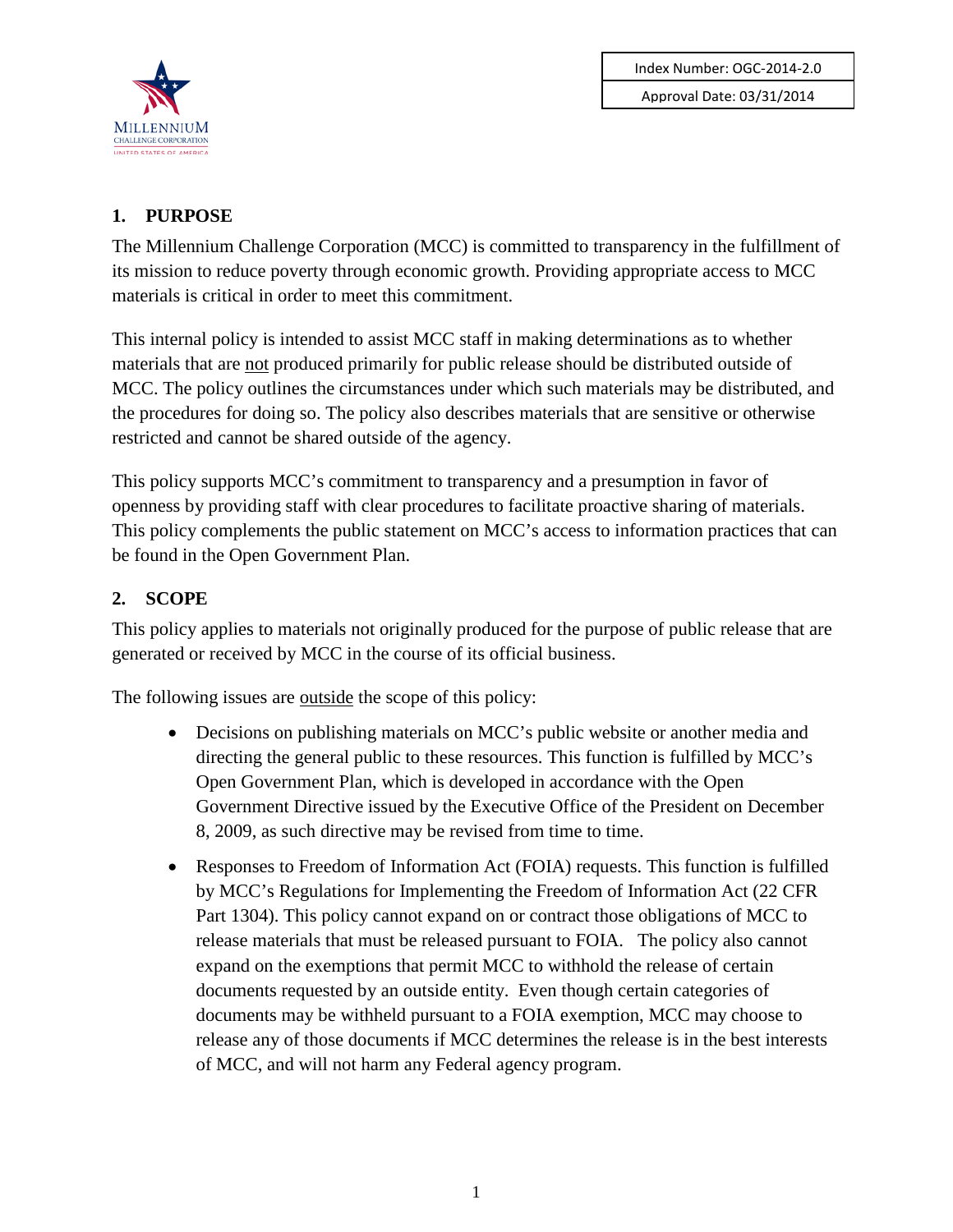

- Release of materials to Congress, the Office of Inspector General and the U.S. Government Accountability Office.
- Record keeping requirements consistent with federal regulations, mandates, and directives in compliance with the Federal Records Act and governed by the National Archives & Records Administration (NARA).

# <span id="page-5-0"></span>**3. AUTHORITIES**

**3.1** Millennium Challenge Act of 2003, as amended (22 U.S.C. 7701, et seq.)

**3.2** 5 U.S.C. 552

**3.3** 5 U.S.C. 552a

**3.4** Executive Order 13526 – Classified National Security Information

#### <span id="page-5-1"></span>**4. RELATED MCC POLICIES AND PROCEDURES**

- MCC Open Government Plan
- MCC Privacy Policy (AF-2010-7.3)
- MCC Foreign Government Information (FGI) Policy (OGC-2005-14.1)
- MCC Policy for Monitoring and Evaluation of Compacts and Threshold Programs (DCI-2007-55.2)
- MCC Regulations Implementing the Freedom of Information Act (22 CFR Part 1304)
- MCC Contracts Operating Manual (AF-2008-18.1)

#### <span id="page-5-2"></span>**5. KEY DEFINITIONS**

*FOIA* – refers to the Freedom of Information Act, as amended (5 U.S.C. 552).

*Materials–* refers to any documents, reports or other materials of any media (including, but not limited to, paper, electronic, photographic, film, other images, sound recordings, videotapes and data) generated or received by MCC in the course of its official business.

*MCC* – refers to the Millennium Challenge Corporation.

*MCC Board Materials* – has the meaning given the term in Section 6.2.1 (c) of this policy.

*MCC country team* – refers to a group formed within MCC and assigned primary responsibility for managing the development or implementation of a compact or a threshold program.

*MCC Decisional Materials* – has the meaning given the term in Section 6.2.1 (b) of this policy.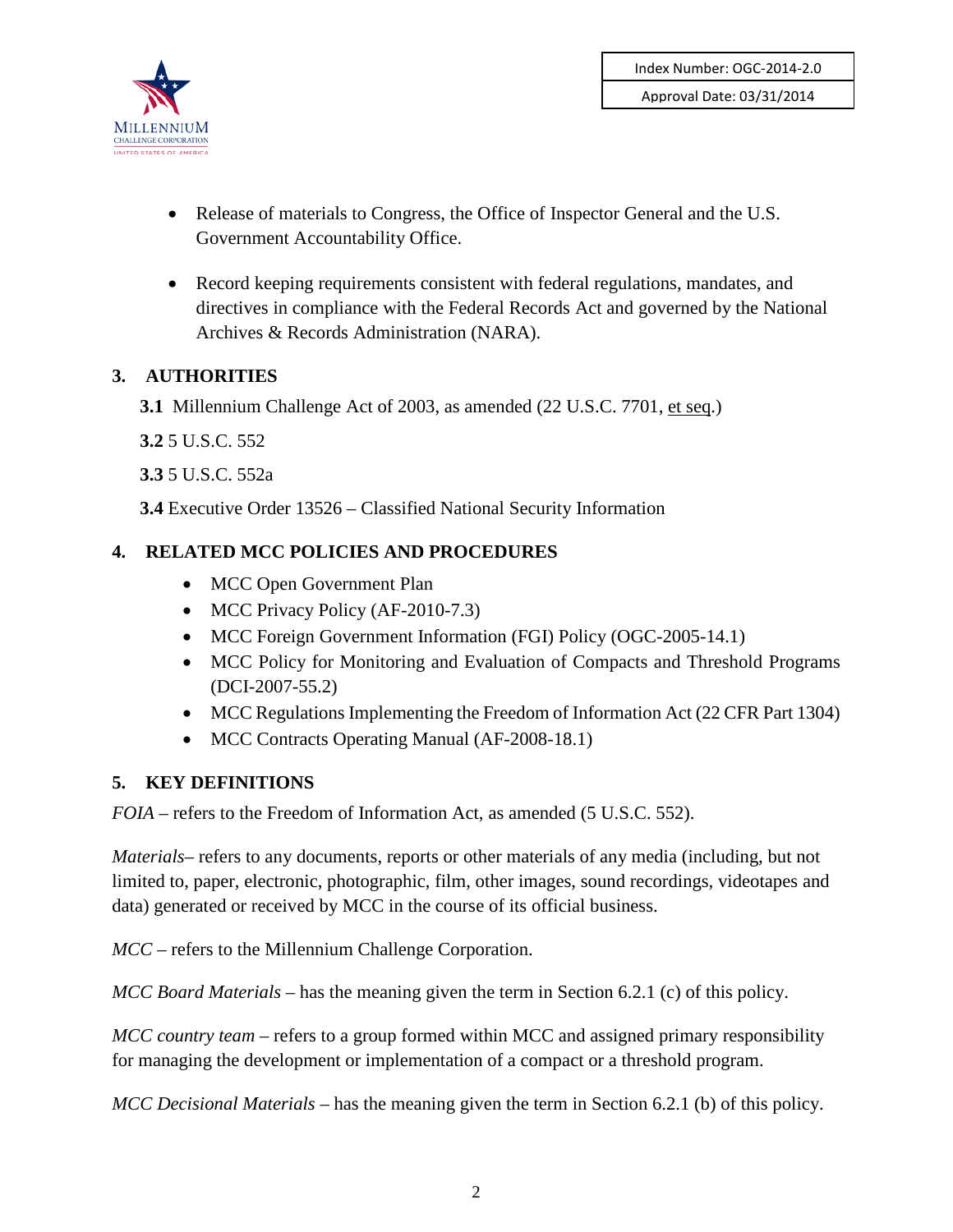

*MCC Due Diligence Reports* – has the meaning given the term in Section 6.2.1 (a) of this policy.

*MCC's FGI Policy* – refers to MCC's Policy on Foreign Government Information.

*MCC Senior Staff* – For the purposes of this policy, a MCC management group including departmental Vice Presidents, the Chief Executive Officer (CEO), and individuals in the Office of the CEO authorized to provide approval consistent with the procedures in Section 7.

*OCEO* – refers to MCC's Office of the Chief Executive Officer.

*OGC* – refers to MCC's Office of the General Counsel.

*Privacy Act* – refers to the Privacy Act, as amended (5 U.S.C. 552a).

*Sensitive Personally Identifiable Information (SPII)* - information, which if lost, compromised, or disclosed without authorization, could result in substantial harm, embarrassment, inconvenience, or unfairness to an individual. Some categories of SPII are sensitive as standalone data elements. Examples of this type of SPII include Social Security number (SSN), passport number, or biometric identifier. Other data elements such as driver's license number, financial account number, citizenship or immigration status, or medical information, in conjunction with the identity of an individual (directly or indirectly inferred), are also SPII.

#### <span id="page-6-0"></span>**6. POLICY**

#### **6.1 Materials Not To Be Made Publicly Available**

Notwithstanding any other provision of this policy, **the following materials, or materials which include the following types of information, are not to be made publicly available**.

- a. Classified National Security Information which requires protection from public release in the interest of national defense or foreign relations of the United States, in accordance with Executive Order 13526 or similar statements of executive branch policy.
- b. Materials that are restricted for use, including material covered by MCC's FGI policy and/or marked "For Official Use Only (FOUO)," "Sensitive But Unclassified (SBU)," "Controlled Unclassified Information (CUI)" or given a similar designation.
- c. Procurement-sensitive information in violation of the Federal Acquisition Regulation, MCC's Contracts Operating Manual, or MCC's Program Procurement Guidelines, including, but not limited to, information related to a specific procurement process, a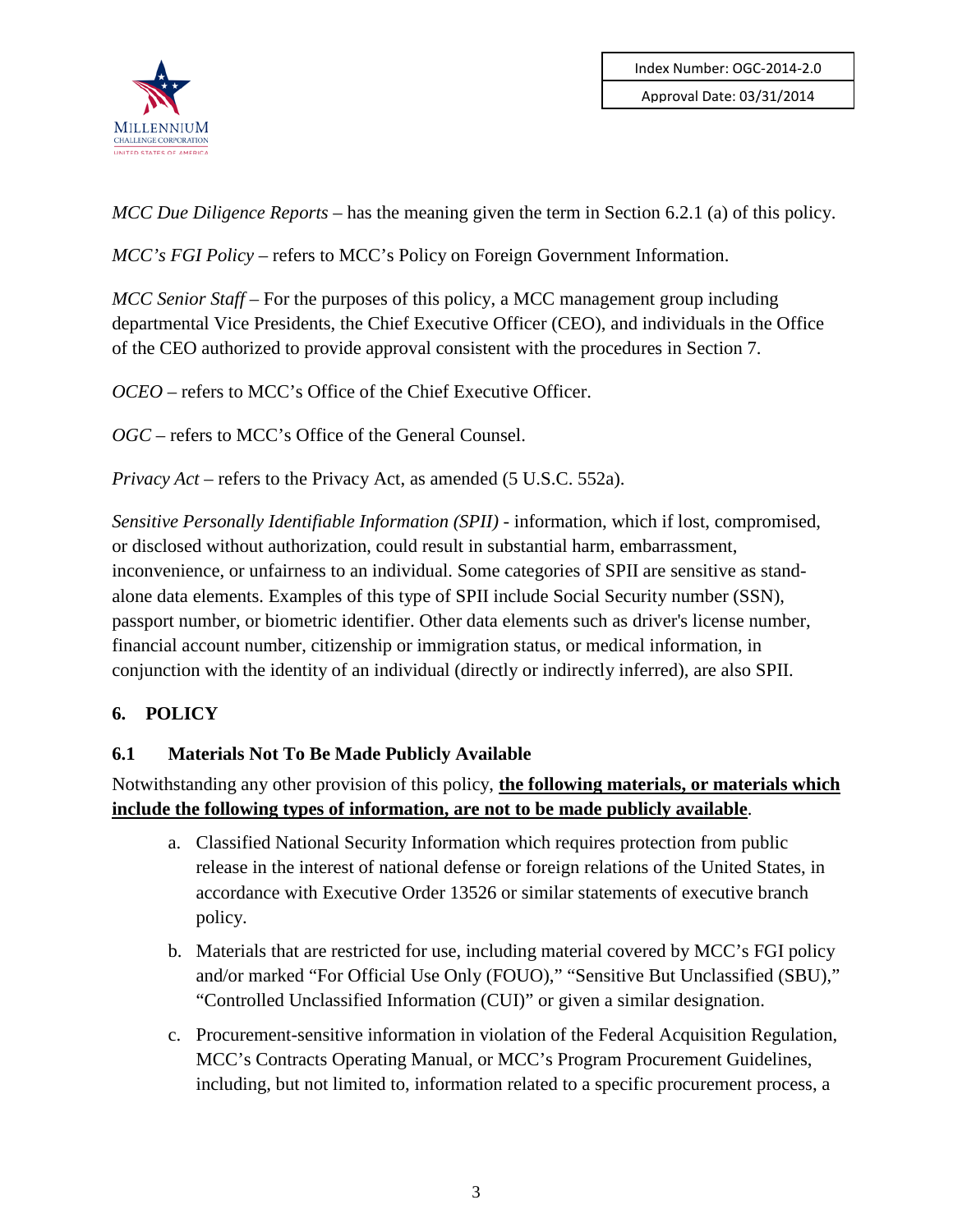

contractor's proprietary information and personal information contained in contracts or other materials.

- d. Information obtained from a foreign government that, if disclosed, would likely damage the foreign relations of the United States or prejudice MCC's relations with that government.
- e. Information obtained from a governmental or other entity that, if disclosed, would likely violate terms of a relevant confidentiality arrangement or prejudice MCC's relations with that entity.
- f. Information provided to MCC by a party that, if disclosed, would likely prejudice the commercial interests, financial interests or competitive position of that party.
- g. The source or details of any allegation of corruption and the names of persons or entities under investigation for any violation of law or policy.
- h. Materials or information that if disclosed would likely violate applicable law, such as the Privacy Act or MCC's Privacy Policy, which prohibits the disclosure of Sensitive Personally Identifiable Information (SPII).
- i. Information on the application, selection or hiring process of MCC staff, both past and current is generally not releasable to the public, unless required to be released by a court of competent jurisdiction or an administrative tribunal with the authority to order the release of such documents. This restriction applies to any information related to a current or former MCC employee involved in a judicial or administrative action against MCC, unless the information is otherwise publicly available.
- j. Information which could compromise the safety and/or security of MCC staff, their families, other individuals or MCC assets covered under MCC/Security's Emergency Preparedness & Planning Portfolio umbrella. This portfolio includes Continuity of Operations Plans (COOP) for Washington, DC headquarters as well as for each overseas Resident Country Mission, the Washington, DC Occupant Emergency Plan (OEP) and the global Pandemic Influenza Plan.
- k. Information and analysis used or produced to support the execution of MCC's internal financial or budgetary transactions or to support the preparation of internal or external financial reporting.<sup>[1](#page-7-0)</sup> In addition, it should be noted that the Quarterly Disbursement Request Package (QDRP) is a series of documents which must be made

<span id="page-7-0"></span><sup>&</sup>lt;sup>1</sup> Despite this exclusion, MCC does produce extensive external financial reporting required by all applicable laws, regulations and directives. These are described in MCC's Open Government Plan at: <http://www.mcc.gov/pages/activities/activity/open>  $\overline{a}$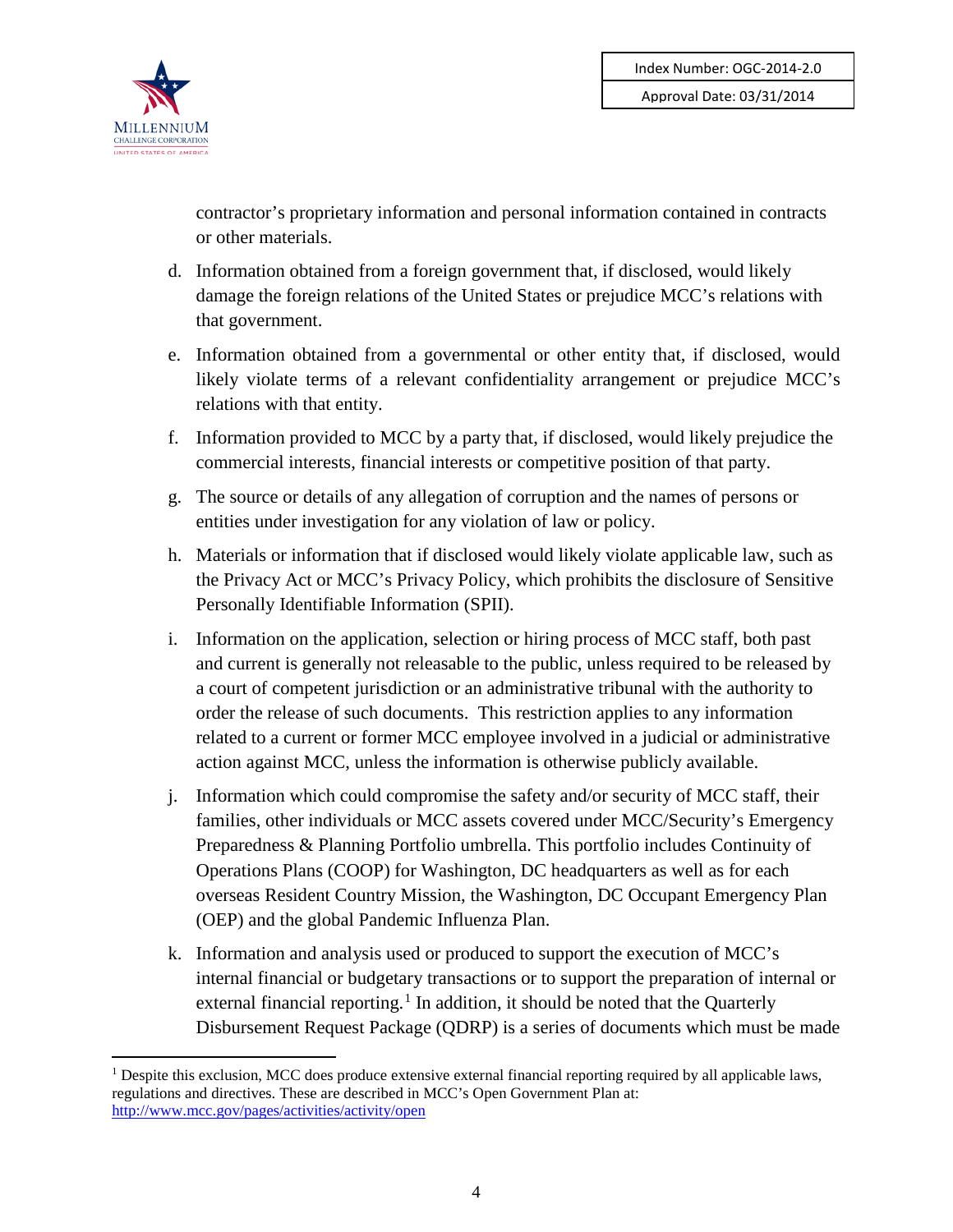

 $\overline{a}$ 

public by each accountable entity and is therefore outside the scope of this policy. Despite this, MCC staff are encouraged to observe the principles of discretion and coordination with both MCC team members and accountable entity counterparts prior to releasing draft versions of QDRP material.

- l. Survey data collected during the course of MCC independent evaluations which has not yet been cleared for public release by MCC's Disclosure Review Board.<sup>[2](#page-8-0)</sup>
- m. Materials that are likely to increase the risk that the accountable entity (for compacts) or the government (for compacts and threshold programs) will place undue reliance on the materials and, for example, utilize the findings from such materials rather than conduct their own analysis of relevant issues in carrying out their responsibilities to ensure compact or threshold program activities are designed and implemented in a sound manner.
- n. Materials related to ongoing, pending or potential litigation, arbitration or similar proceedings involving MCC or an accountable entity.

In cases where materials contain both restricted portions that should not be released, as well as portions that are suitable for release, the restricted portions should be redacted before the release of the remainder.

#### **6.2 Materials Which Can Only Be Released with the Approval of MCC Senior Staff**

#### *6.2.1 MCC Due Diligence Reports, MCC Decisional Materials and MCC Board Materials*

These categories of documents are to be considered to be among the most sensitive of MCC materials. Consistent with MCC's general presumption of transparency, however, there may be sections of individual materials that are not sensitive and could be useful to a partner country, an MCC contractor, or to the work of another donor. Decisions whether to distribute portions of these materials outside of MCC must be made on a case-by-case basis in accordance with the procedures in Section 7.1 (a) and Section 7.1 (b) of this policy. For all of the following types of materials, this includes approval by members of MCC Senior Staff as named in Section 7.

a. *MCC Due Diligence Reports*. For all compact and compact-eligible countries, MCC country teams produce materials that contribute to MCC's compact due diligence report (also referred to as the due diligence checklist, deal book, or due diligence

<span id="page-8-0"></span><sup>&</sup>lt;sup>2</sup> While MCC does plan to release survey data collected during the course of independent evaluations, this must be done in accordance with legal and ethical standards regarding the protection of human subjects. For this reason, the release of survey data to the public must be done with prior approval of the MCC Disclosure Review Board.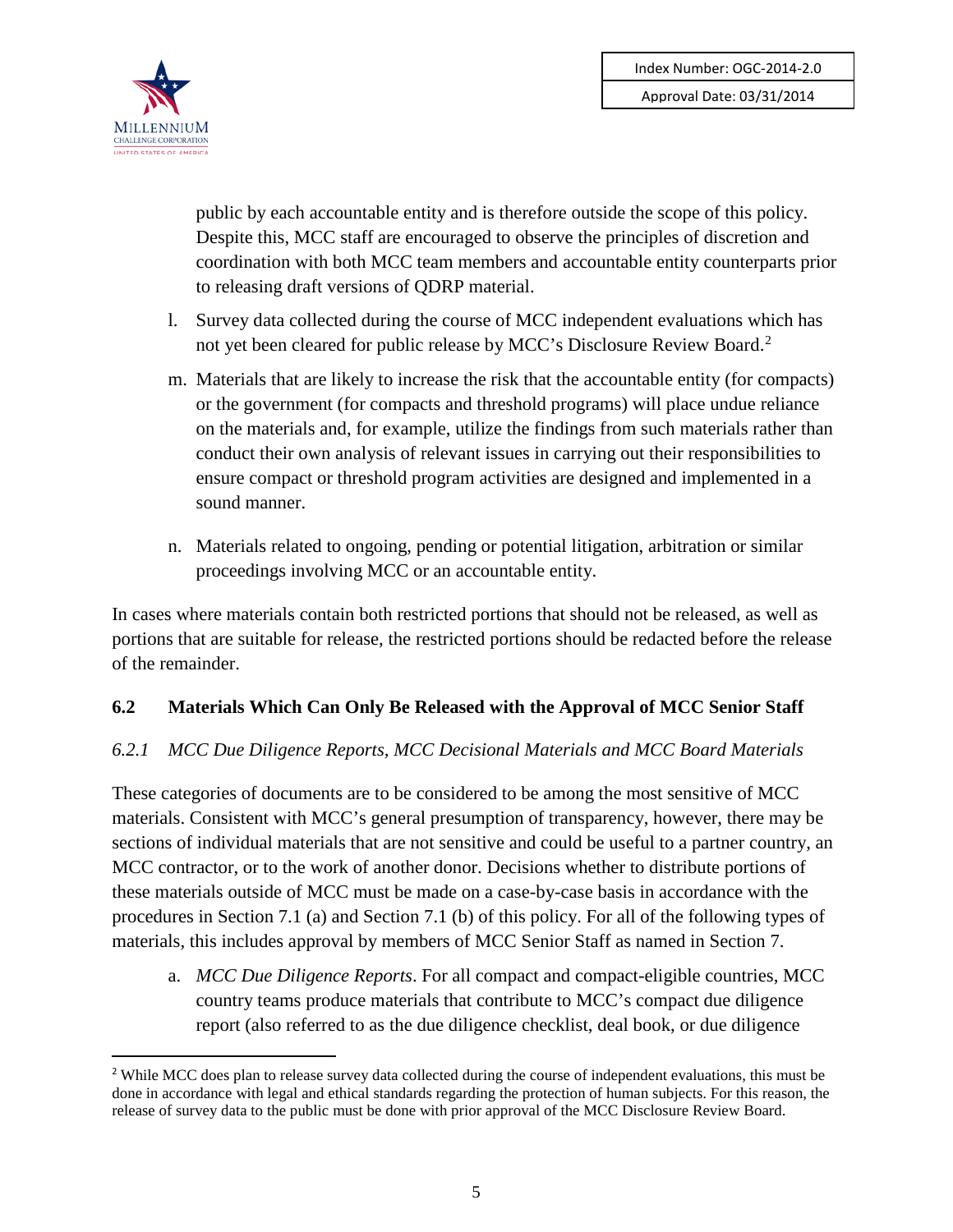

book) prior to compact signing. In addition, due diligence activities may continue as part of implementation activities. Due diligence is also prepared as part of developing and implementing threshold programs.

Collectively, the materials that contribute to MCC's compact and threshold due diligence reports are referred to in this policy as "MCC Due Diligence Reports." MCC Due Diligence Reports contain sensitive discussions of technical, economic, social and environmental feasibility, as well as legal, implementation and sustainability issues that are used by threshold program or country teams and MCC Senior Management in making decisions.

- b. *MCC Decisional Materials*. Any materials prepared in support of MCC's deliberative and decision making process, including, but not limited to, those prepared for or by the Chief Executive Officer, Investment Management Committee (IMC), Investment Risk Committee (IRC), or department Vice Presidents (collectively referred to in this policy as "MCC Decisional Materials").
- c. *MCC Board Materials*. A final category of sensitive materials are those prepared for or by the MCC Board of Directors, collectively referred to as "MCC Board Materials." This particular category of decisional materials is distinguished from other types of materials in that they are produced specifically for the review and decision making of one or more members of MCC's Board of Directors.

#### **6.3 Materials Which Can Be Released with Appropriate MCC Staff Approvals**

These materials are not, by their nature, sensitive enough to categorically restrict their release. Therefore decisions on whether to distribute portions of these materials outside of MCC must be made on a case-by-case basis by those MCC staff members most familiar with the benefits and risks of release. The procedures for release are included in Section 7.1 (c) of this policy and are generally consistent with an approach of reasonable consultation of relevant team members and exercise of sound professional judgement.

# *6.3.1 Materials Paid for Using MCC Funds Granted to a Country Eligible for Compact or Threshold Program Assistance*

Materials prepared directly by or for eligible countries under contracts or grants entered into by such countries, but paid for using MCC funds, are the property of the eligible country.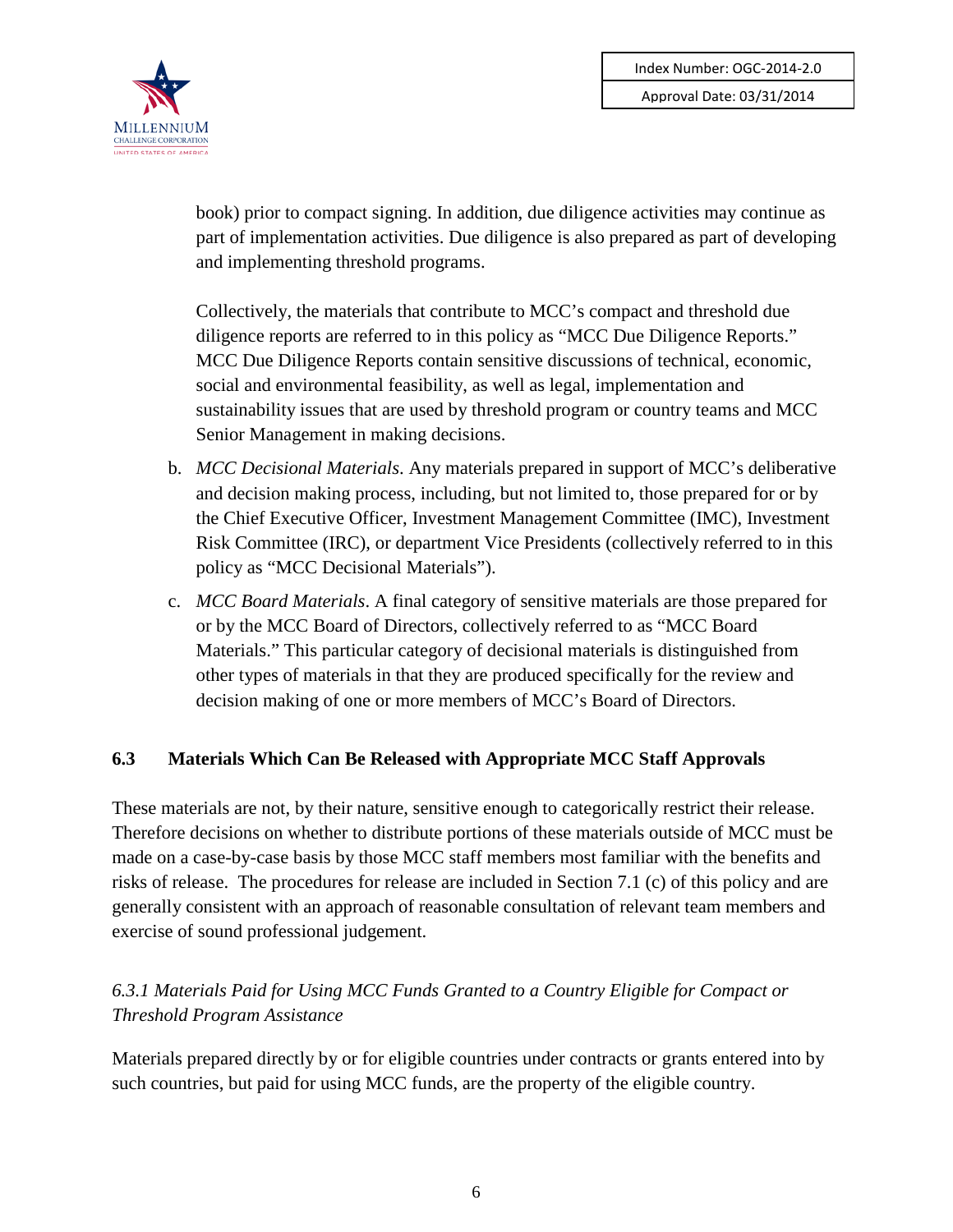

Nonetheless, MCC retains broad rights of use with respect to any such materials. When appropriate, these procedures are designed to encourage the disclosure of materials as this position enhances MCC's reputation for transparency and accountability.

There are, however, reasons why MCC may decide not to further distribute these types of materials. In some instances, the decision not to release may be made because to do so would likely discourage frank assessments of the relevant subject within MCC (similar to considerations regarding MCC Due Diligence Reports and MCC Decisional Materials). Materials in this category also may contain information that, if released, could jeopardize the preparer's relations with a government or another donor.

Decisions whether to distribute all or portions of particular materials in this category are to be made on a case-by-case basis in accordance with the procedures in Section 7.1 (c) of this policy.

MCC staff intending to distribute any such materials should notify appropriate counterparts or officials of the eligible country. The notification, however, should be for informational purposes only and should make clear that it does not constitute an approval right to the eligible country concerning the distribution. The notification should be made in writing, but need not be made in advance of the distribution of the materials.

#### *6.3.2 Materials Produced Outside of MCC*

Another category of materials not originally produced for the purpose of public release is that prepared by individuals or entities outside of MCC and received by MCC in the course of its official business. Examples of individuals outside of MCC may include consultants, engineers, or other providers under contracts or grants with MCC; non-governmental organizations; intergovernmental organizations; media; academic institutions; private businesses; other governments, and other U.S. government agencies.

MCC-issued contracts and assistance agreements (i.e., grants or cooperative agreements) generally provide MCC with broad rights of use with respect to any materials it receives in the course of its official business.

Decisions whether to distribute all or portions of these materials are to be treated in the same way as decisions to be made with regard to the category of materials contemplated by Section 6.3.1 of this policy, and in accordance with the procedures in Section 7.1 (c).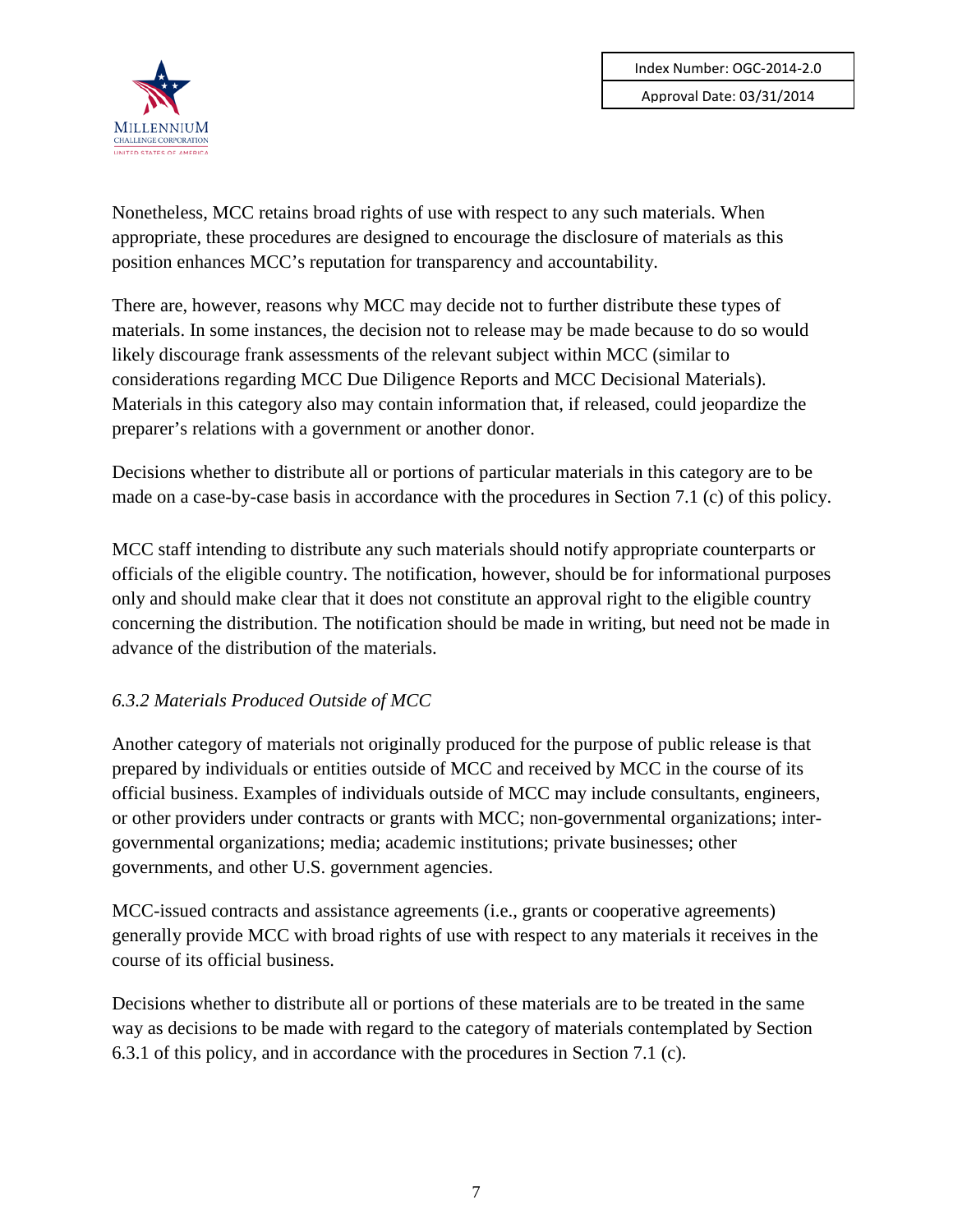

# *6.3.3 Materials Produced by MCC, other than MCC Due Diligence Reports, MCC Decisional Materials and MCC Board Materials*

MCC staff produce materials that are not created primarily for public release, but are not as sensitive as MCC Due Diligence Reports, MCC Decisional Materials or MCC Board Materials. In certain cases, all or portions of such materials could be useful to a partner country, an MCC contractor or to the work of another donor. So long as these materials are not of a type the distribution of which is otherwise prohibited or restricted (e.g., materials identified in Section 6.1 and Section 6.2 of this policy), these materials may be released.

In cases where these types of materials contain both restricted portions that should not be released, as well as portions that are suitable for release, the restricted portions should be redacted before the release of the remainder. Decisions whether to distribute all or portions of these materials are to be treated in the same way as decisions to be made with regard to the category of materials contemplated by Section 6.3.1 of this policy, and in accordance with the procedures in Section 7.1 (c).

# <span id="page-11-0"></span>**7. PROCEDURES**

#### **7.1 Approval of Release of Materials**

Decisions to release materials covered by this policy can be requested by any MCC staff member and will follow the procedures outlined below (See Appendix A for a summary of approvals). **These decisions must be made with careful consideration of the types of materials which must not be made publicly available and which are described in Section 6.1 of this policy.** 

- a. MCC Due Diligence Reports and MCC Decisional Materials
	- i. *Compact Program Development and Implementation*. Release of portions of MCC Due Diligence Reports and MCC Decisional Materials related to compact development or implementation shall have the approval of the Vice President for Compact Operations, with the clearance of the relevant Country Team Leader, technical expert(s),<sup>[3](#page-11-1)</sup> and OGC attorney.
	- ii. *Threshold Program Development and Implementation*. Release of portions of MCC Due Diligence Reports and MCC Decisional Materials related to a threshold program shall have the approval of the Vice President for Policy and

<span id="page-11-1"></span><sup>&</sup>lt;sup>3</sup> The relevant technical experts are designated by the individual providing approval. It should be noted that technical expertise is not necessarily determined by the department of the individual but rather their understanding of the issues involved. Therefore the approving official should be sure to consult, as necessary, with individuals outside of their department, to include Congressional and Public Affairs and Administration and Finance.  $\overline{a}$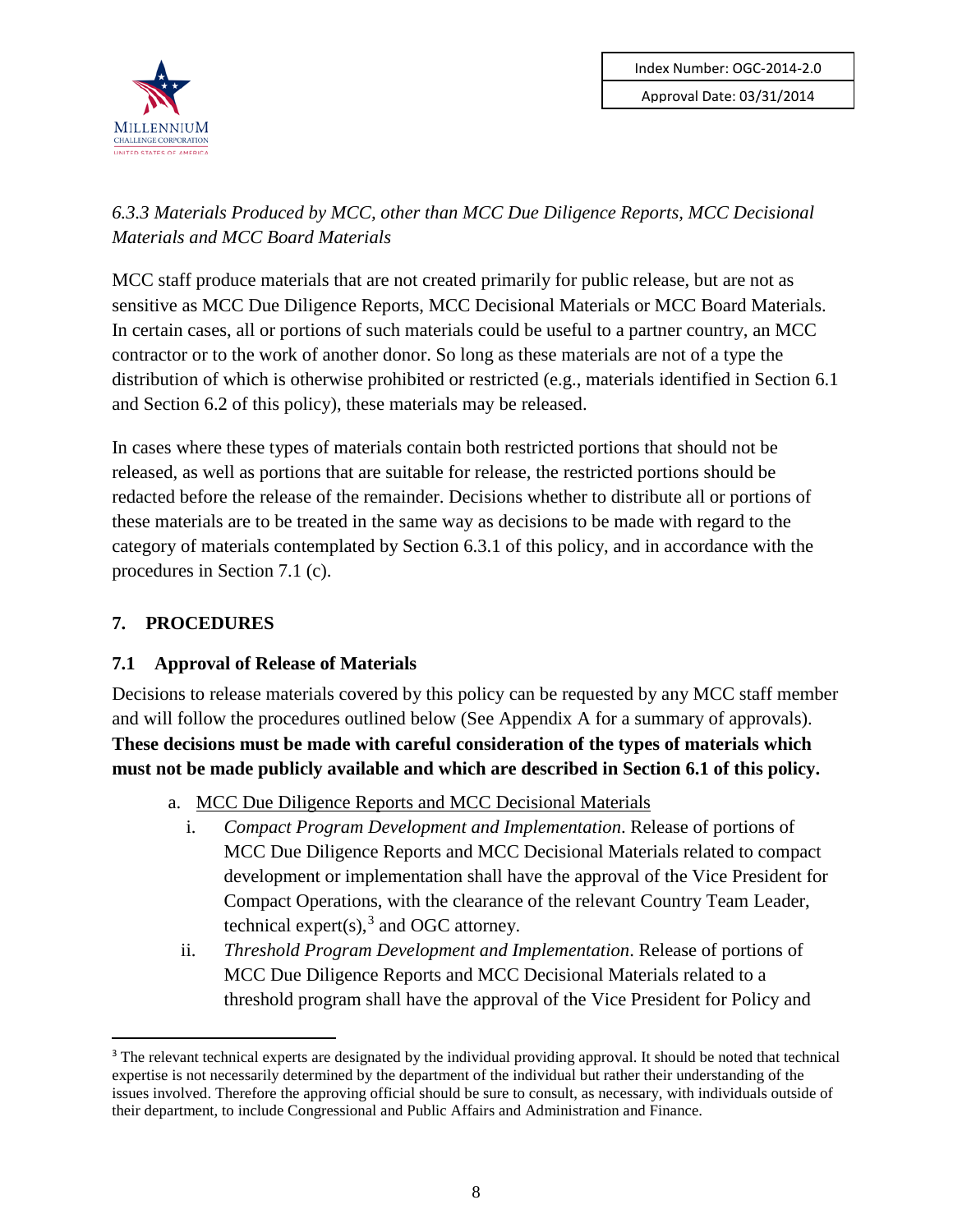

Evaluation, with the clearance of the Threshold Program Director, relevant technical expert(s), and OGC attorney.

- iii. *Decisional Materials NOT Related to Compact / Threshold Program*. Release of portions of MCC Decisional Materials which are not related to either compact or threshold programs shall have the approval of the Office of the Chief Executive Officer (OCEO) or the relevant Vice President if delegated in writing by the OCEO. In either case the MCC General Counsel will provide clearance.
- b. MCC Board Materials

Release of any materials prepared for or by MCC's Board of Directors shall have the approval of the OCEO and the MCC General Counsel.

c. All Other Materials

Decisions to release materials which are produced or received by MCC in the course of its official business and which are NOT MCC Due Diligence Reports, MCC Decisional Materials or MCC Board Materials and NOT produced primarily for public release can be made at the country team or contract administration level. Documents produced primarily for public release should follow established clearance processes.

- i. When these "other" materials are related to a compact or threshold program this decision is by approval of the relevant Country Team Leader or Threshold Program Director, and in each case with the clearance of the relevant technical expert(s) and the OGC attorney assigned to the team.
- ii. When these "other" materials are paid for using MCC funding (regardless of the type of funds), but are not related to the development or implementation of a compact or threshold program, release shall require the approval of the relevant contracting or grant officer's representative or project monitor (as appropriate to the designation for either) with the clearance of the MCC contracting or grant officer and OGC attorney.
- iii. If the "other" materials are unrelated to any category described here and do not fall into the categories of materials that must not be made publicly available according to Section 6.1 and Section 6.2 of this policy, each individual should consider the FOIA implications discussed in Section 7.2 and exercise best judgment before releasing those materials unilaterally.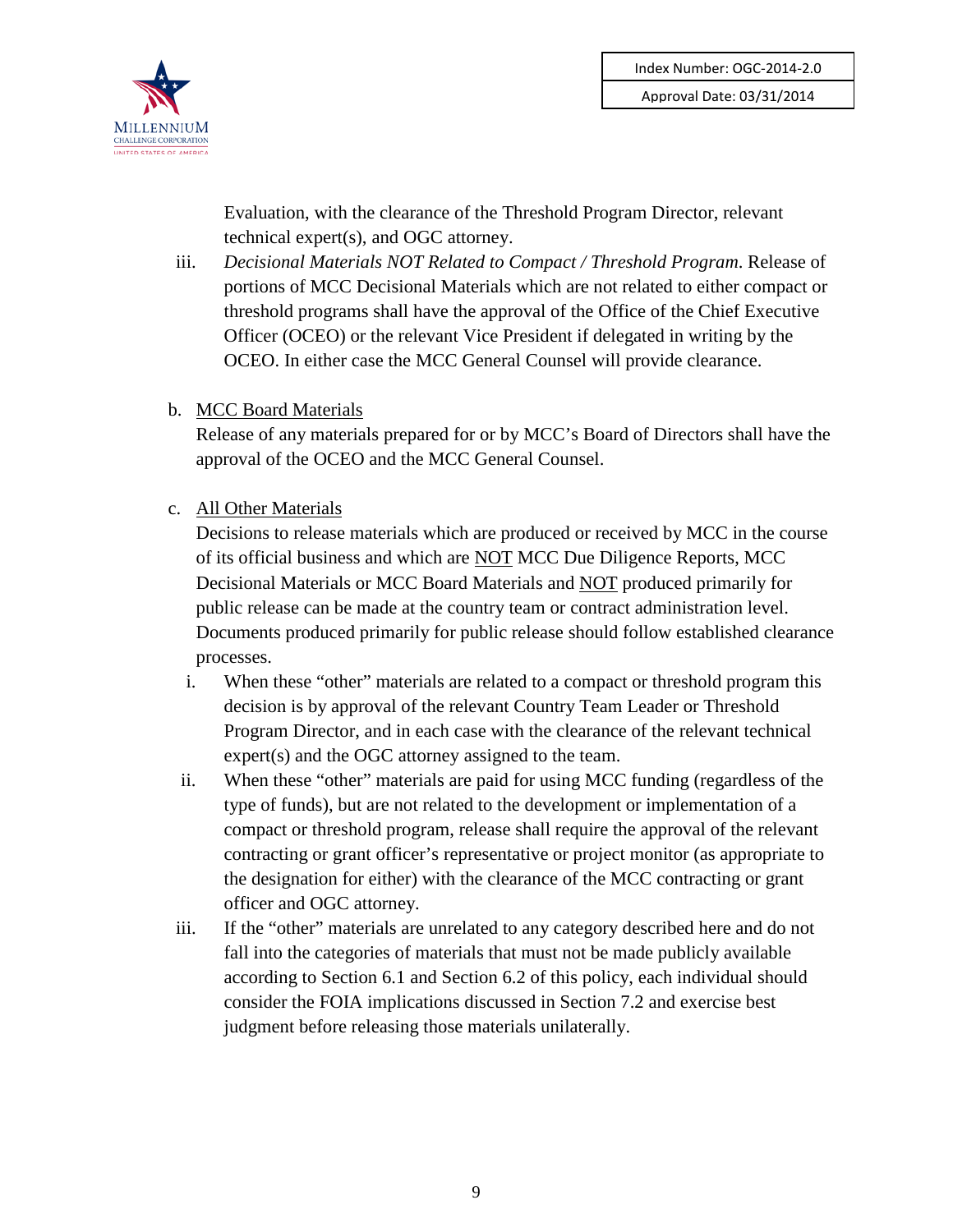

# **7.2 Consideration of the Provisions of FOIA in the Release of Materials**

The decision whether to distribute materials is often based, in part, on the nature of the recipient to whom the materials would be released. However, it is important to note that FOIA procedures generally do not allow preferential treatment for categories of requestors. Once a distribution of materials is made to one party under this policy, it may be difficult or impossible for MCC to exercise an exemption under FOIA to later prevent release of those materials to any other party. Section 7.3 of this policy outlines conditions that may be placed on materials being released that may help to mitigate against wider distribution later. The OGC representatives providing clearance as described in this policy will be responsible for considering the following:

- a. Does the release have potential FOIA implications, especially when considering the fact that a release of materials to a third party is often regarded as disclosure of the materials to the public domain?
- b. Will the release of some materials generate additional requests for the release of some or all of redacted portions, unnecessarily increasing the burden on MCC resources associated with such requests?

Even when there may be FOIA implications, MCC may still make the determination that release is appropriate without the submission of a formal FOIA request. OGC will consult with relevant parties, including the Chief FOIA Officer or their designee, as necessary to make this determination as part of their clearance.

# **7.3 Conditions that May be Placed on Materials Released to a Recipient**

Generally, once materials are released, MCC loses the ability to control their subsequent further distribution by the party to which the materials are first given. In those cases where it is determined that materials should be released on a limited and controlled basis, the materials released are to include a proviso limiting further distribution in the form of a legend placed on the first page (or a cover page) of each of the documents that make up the distributed materials. It is not required that the legend be included on every page of the disclosed documents.

The legend is to make clear that the distribution is intended to be limited and that no further distribution of the material is to be made without MCC's prior written consent. An example of acceptable language in this regard is:

**"This information is intended for limited distribution only. This material may not be shared with any third parties, including other individuals within your organization, nor quoted, copied or reproduced, in whole or in part,**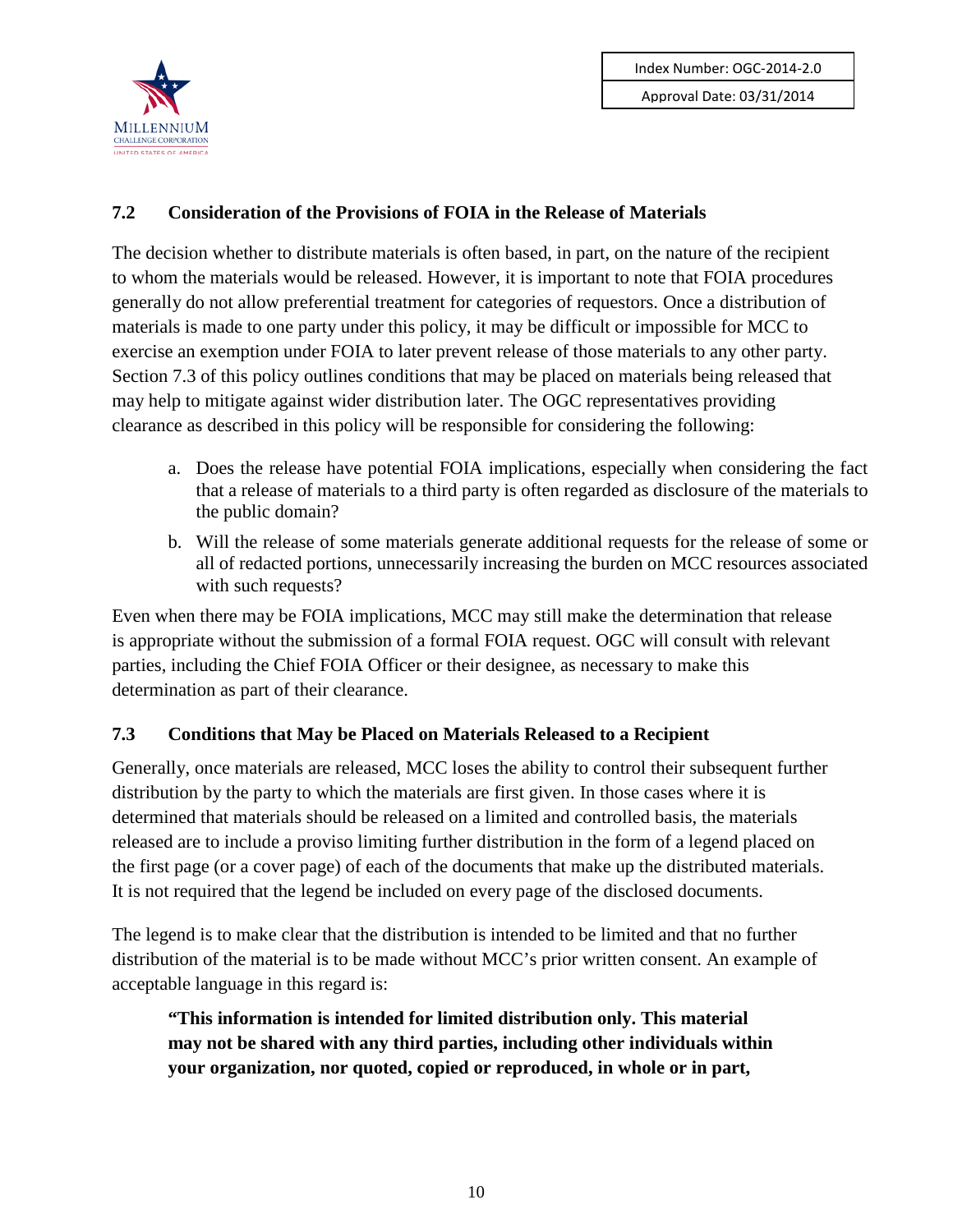

### **without the prior written consent of the Millennium Challenge Corporation."**

In addition, materials prepared by consultants or other providers under a contract or grant awarded by MCC (or received by MCC in the course of its official business or prepared by another U.S. Government agency for the benefit of MCC) should include an additional proviso that the analysis and conclusions contained in the materials are those of the person or entity that prepared them and not necessarily of MCC. An example of acceptable language for a legend in this regard is:

"**The findings, interpretations and conclusions expressed in this material are those of the material's author, [insert consultant or relevant preparer's name] and are not necessarily those of the Millennium Challenge Corporation."**

In cases where various materials will be shared over a period of time with the same party or where the nature of the materials is particularly sensitive, it may be appropriate to require that the recipient enter into a confidentiality agreement with MCC. OGC is to be consulted for assistance with respect to creating specific provisos or confidentiality agreements.

# <span id="page-14-0"></span>**8. EFFECTIVENESS**

This policy is effective immediately and will remain in effect with respect to any successor position or office performing the functions of its predecessor until this policy is modified, revoked or superseded.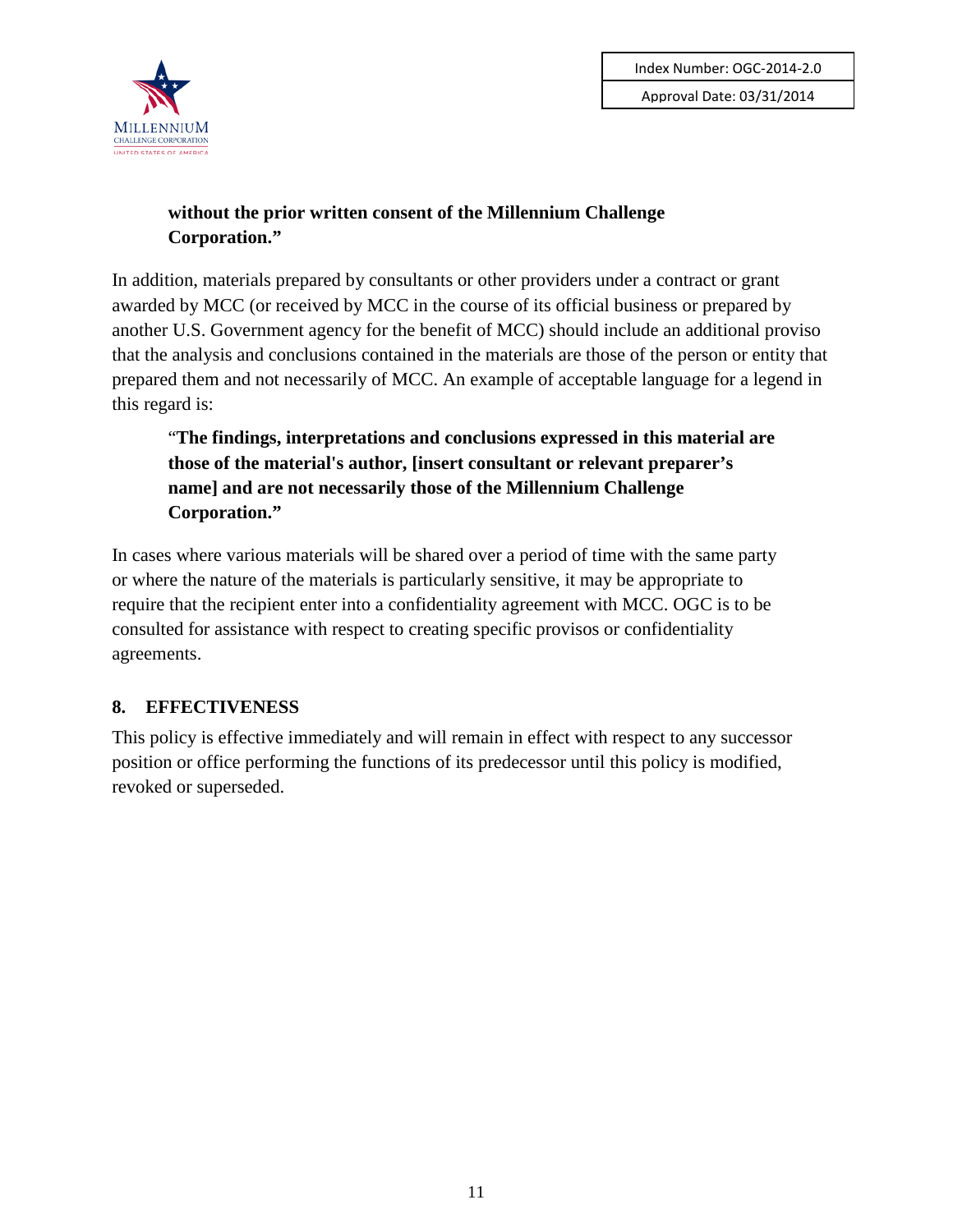

Index Number: OGC-2014-2.0

Approval Date: 03/31/2014

# **APPENDIX A**

# **APPROVAL SUMMARY FOR DISCLOSURE OF MATERIALS**